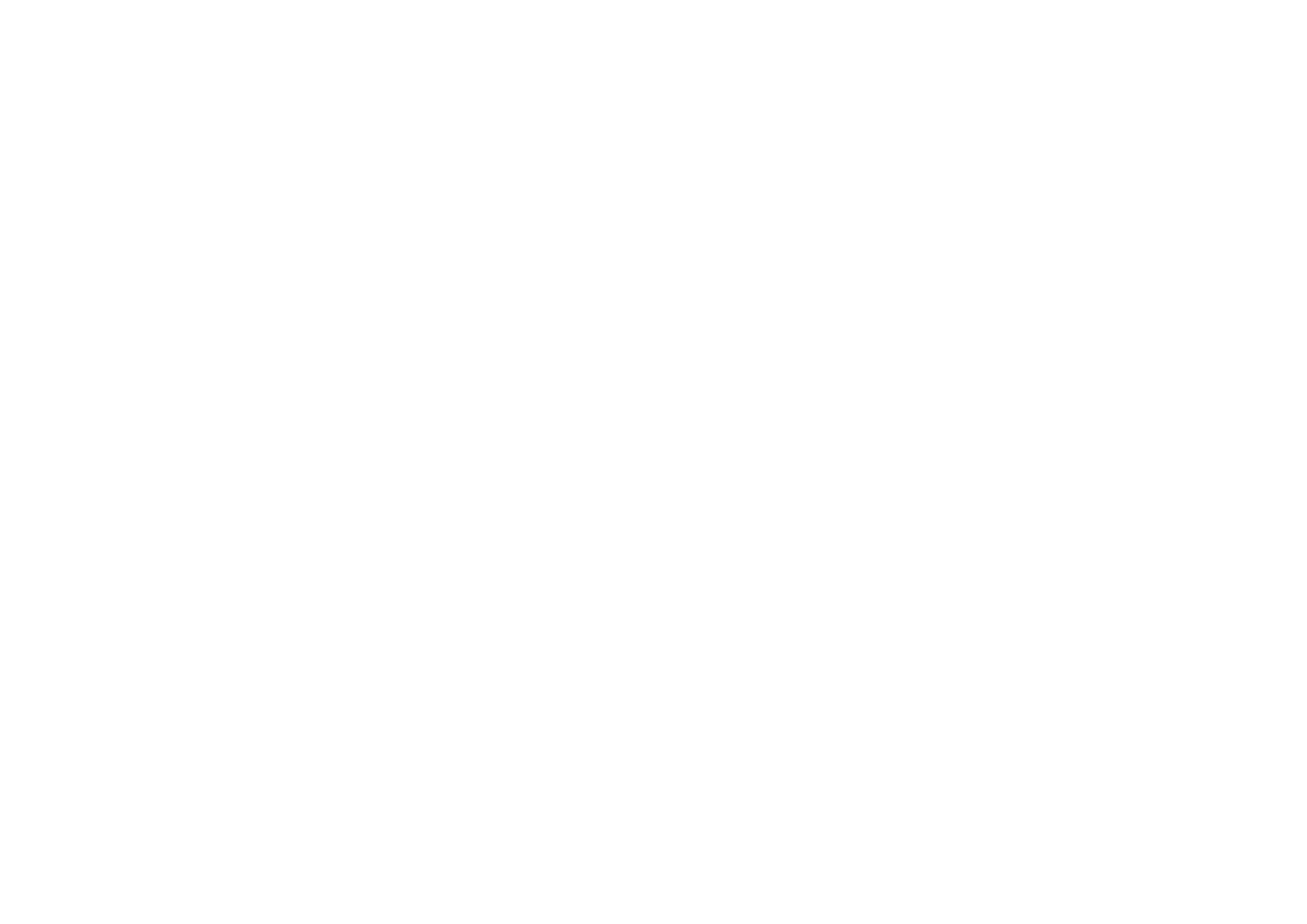| Appendix 1                          |                  |                                                      |      |
|-------------------------------------|------------------|------------------------------------------------------|------|
|                                     |                  | The List of Codes of Possible Elements of Emoluments |      |
| <b>Description</b>                  | Code             | <b>Description</b>                                   | Code |
| Personal Cost of Income Statement   | 1                | <b>Compensation for Employees</b>                    | 52   |
| Salaries                            | $\boldsymbol{2}$ | <b>Contract Payments</b>                             | 53   |
| Allowances -Staff                   | 3                | Contribution - Staff Pension Fund                    | 54   |
| <b>Bonus</b>                        | 4                | Contribution -W & OP Fund                            | 55   |
| Over Time                           | 5                | Cost of Retirement Benefit Plan for                  | 56   |
| Directors' - Emoluments             | 6                | Define Contribution Plan                             | 57   |
| Employee Provident Fund (EPF)       | 7                | Directors' - Allowances                              | 58   |
| Employee Trust Fund (ETF)           | 8                | Directors' - Club Subscription Fees                  | 59   |
| Gratuity                            | 9                | Directors' - Vehicle Running                         | 60   |
| Incentive - Staff                   | 10               | Directors' Allowances for                            | 61   |
| PAYE (Pay As You Earn) Tax of       | 11               | Directors' - Cost of Fuel                            | 62   |
| Amortization on Cost of Staff Loan  | 12               | Directors' - Fees                                    | 63   |
| <b>Staff Medical Expenses</b>       | 13               | Directors' - Office Expenses                         | 64   |
| <b>Staff Travelling</b>             | 14               | Directors' - Remuneration                            | 65   |
| Salaries & Allowances               | 15               | Directors' - Travelling                              | 66   |
| Salaries & Bonus                    | 16               | Employees' Accident Benefit                          | 67   |
| Salaries & Wages                    | 17               | Encashment of Medical Leaves                         | 68   |
| Salaries, Overtime & Allowances     | 18               | Encashment of Privilege Leaves                       | 69   |
| <b>Staff - Utility Claims</b>       | 19               | <b>Encashment of Casual Leaves</b>                   | 70   |
| Staff Cost - Temporary              | 20               | Encashment of Unutilized leaves                      | 71   |
| <b>Staff Holiday Pay</b>            | 21               | <b>Entertainment Expenses</b>                        | 72   |
| <b>Staff Out of Pocket Expenses</b> | 22               | Ex-gratia Payments                                   | 73   |
| <b>Staff Quarters Expenses</b>      | 23               | Fuel Cost of Employees                               | 74   |
| <b>Staff Salaries - Arrears</b>     | 24               | Incentives on Recoveries                             | 75   |
| <b>Staff Subsidy</b>                | 25               | Institutional Subscription Fees of                   | 76   |
| <b>Staff Transport Expenses</b>     | 26               | Insurance - Staff / Employees                        | 77   |
| <b>Staff Welfare</b>                | 27               | <b>Medical Claims</b>                                | 78   |
| Allowances - Attendance             | 28               | Medical Expenses for pensioners                      | 79   |
| Allowances - Cash handling          | 29               | Miscellaneous Expenses for                           | 80   |
| Allowances - Managers               | 30               | Non-cash benefits of Employees                       | 81   |
| Allowances - Risk                   | 31               | <b>Pension Payments</b>                              | 82   |
| Allowances - Uniforms               | 32               | Professional Fees                                    | 83   |
| Allowances - Utilities              | 33               | Provision for Cost of Staff                          | 84   |
| Allowances - Arrears                | 34               | Provision for Defined Benefit                        | 85   |
| Allowances - Budget                 | 35               | Provision for Gratuity                               | 86   |
| Allowances - Cost of Living         | 36               | Provision for Retirement Benefits                    | 87   |
| Allowances - Entertainment          | 37               | Provision for Staff Medical                          | 88   |
| Allowances - Meals                  | 38               | Provision for Staff Pension Fund                     | 89   |
| Allowances - Out of Pocket          | 39               | Reimbursement of Expenses                            | 90   |
| Allowances - Professional           | 40               | Reimbursement of Medical                             | 91   |
| Allowances - Rent                   | 41               | Retirement Benefit -Employees                        | 92   |
| Allowances - Special                | 42               | Subsistence                                          | 93   |
| Allowances -Branch Inspections      | 43               | <b>Sundry Wages</b>                                  | 94   |
| Allowances on Meetings              | 44               | <b>Termination Benefits</b>                          | 95   |
| Allowances -Staff Medical           | 45               | Travelling & Transport costs of                      | 96   |
| <b>Bonus</b> - Arrears              | 46               | <b>Travelling Expenses</b>                           | 97   |
| Bonus - Performance                 | 47               | Vehicle Hiring Expenses                              | 98   |
| <b>Bonus</b> - Special              | 48               | Vehicle Running Expenses on                          | 99   |
| <b>Casual Employees</b>             | 49               | Wages                                                | 100  |

## **Instructions**

Club Subscription Fees of Commission - Staff

> 1. Select the most appropriate Code of Emolument available here for the description of elements of emoluments in the detailed income statement and state the selected code in the first column of "codes of Emoluments" in Schedule 01.

**51 Other Specific & Identical** 

**50** No Any Emoluments **199** 

**200** 

2. Select the **Code 200** for O**ther Specific & Identical (OSI emolument** and provide a separate detailed break-up sheet for OSI Emoluments together with the Schedule 01. The grand total of OSI emoluments should only be stated in the Schedule 01.

3. Even In the event of **absence of emoluments**, use the **code 199** and state the value as zero.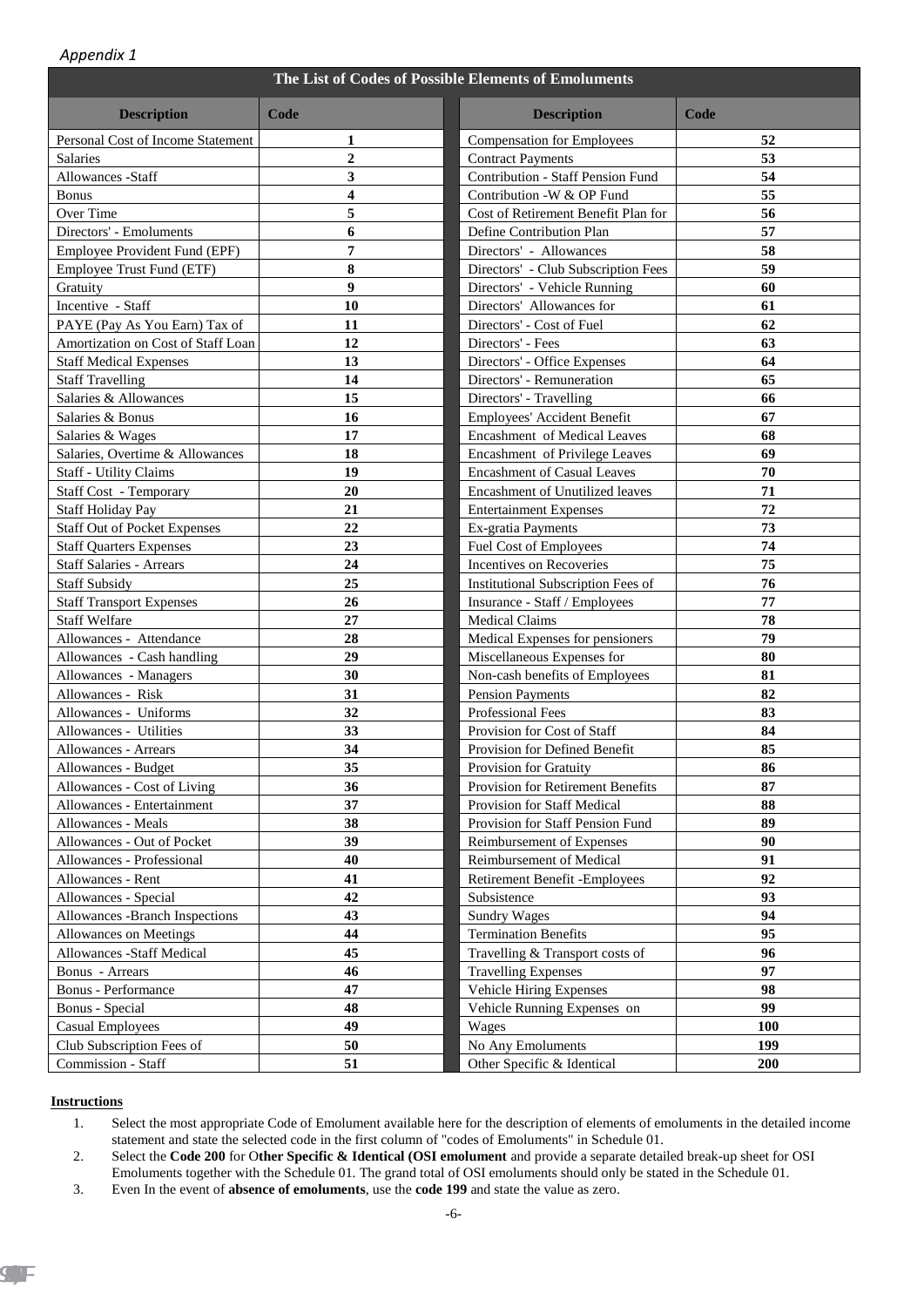**Description Code** 

## *Appendix 2*

## **The List of Codes of Possible Turnover Elements**

| Credit Related Fees & Commission<br>Interest income<br>38<br>1<br>39<br>Interest Income on Finance Lease<br>2<br>Creditors Written back<br>Income on Hire Purchase<br>3<br>Default on Insurance Premium<br>40<br><b>Discount Received</b><br>Income on Operating Lease<br>$\overline{4}$<br>41<br>Fees & Commission Income<br>5<br>Dividend Income<br>42<br>Dividend income from Associates<br>43<br>Interest Income on Loans<br>6<br>7<br>Dividend income from Subsidiaries<br>44<br>Investment Income - Available for Sale<br>8<br>45<br>Investment Income - Held to Maturity<br>Dividend Income - Quoted Shares<br>9<br>Net Gain/(Loss) from Trading<br>Dividend Income-Unquoted Shares<br>46<br>Gain / Profit (Loss) on Sale/Disposal of Property Plant<br>47<br>10<br>Documentation charges<br>& Equipment(PPE)<br>Foreign Exchange Gain /Profit (Loss)<br>48<br>Fee on Credit Investigations<br>11<br>Income on Factoring<br>12<br>Fees / Commission income on Credit /Debit Cards<br>49<br>Legal Fees<br>13<br>Fees / Commission Income on Finance Lease<br>50<br>Income on Fees - Guarantees<br>14<br>Fees / Commission Income on Hire Purchase<br>51<br>52<br>Interest Income on Debt Securities<br>15<br>Fees / Commission Income on Loans<br>Gain / (Loss) on Financial Investment - Held for trading (Debt<br>53<br>Rent Income<br>16<br>Securities)<br><b>Service Charges</b><br>17<br>Gain / (Loss) on Financial Investment - Held for trading (Shares)<br>54<br>18<br>Sundry Income<br>Gain /(Loss) on Derivative Financial Instruments<br>55<br>Interest Income on T/Bills, T/Bonds & REPOs<br>19<br>Gain/ (Loss) on Revaluation of Foreign Currency Derivatives<br>56<br>Interest Income on Loans & Receivables<br>Gain/ (Loss) on Disposal of Trading Portfolio<br>57<br>20<br>Gain/ (Loss) on Disposal of Trading Portfolio - Shares<br>58<br>Administration Fees on Insurance<br>21<br>Gain/(Loss) on Financial Instruments - Fair Value Through Profit<br>59<br>22<br>Appreciation in Value of Investments<br>$/L$ oss<br>23<br>Gains /(Loss) on other Fixed Assets - Held for Trading<br><b>Arrangement Fees</b><br>60<br>Auction Entrance Fees income<br><b>Handing Fees</b><br>24<br>61<br><b>Bad Debt Recoveries</b><br>25<br>Hiring Income<br>62<br>Income on Fees<br>Capital gain (Loss) on Bond Trading<br>26<br>63<br>Capital gain (Loss) from Investment Properties<br>27<br>Income on Fees - Maintenance of Leasing Contracts<br>64<br>Capital Gain (Loss) on Investments<br>28<br>Income on Fees - Money Exchange<br>65<br>Capital Gain (Loss) on Investments in Equity<br>Income on Fees - Late Payments of Leasing<br>29<br>66<br>Securities<br>Capital Gain (Loss) on Primary Transactions<br>Income on Fees - Others<br>30<br>67<br>Changes in Fair Values<br>31<br>Income on Financial Investment - Available for Sale<br>68<br>32<br>Cheque return charges<br>Income on Financial Investment - Held for Trading<br>69<br>Commission Income<br>Income on Guarantees<br>33<br>70<br><b>Commission Income on Guarantees</b><br>34<br>Income on Margin Trading<br>71<br>Commission Income on Insurance<br>Income on Night Safe & Safe Deposit<br>72<br>35<br>Commission Income on Letter of Credit<br>36<br>Income on Other Financial Assets - Held for Trading<br>73<br>Income on Other Off Shore Business<br>Commission Income on Money Exchange<br>37<br>74 | <b>Description</b> | Code | <b>Description</b> | Code |
|--------------------------------------------------------------------------------------------------------------------------------------------------------------------------------------------------------------------------------------------------------------------------------------------------------------------------------------------------------------------------------------------------------------------------------------------------------------------------------------------------------------------------------------------------------------------------------------------------------------------------------------------------------------------------------------------------------------------------------------------------------------------------------------------------------------------------------------------------------------------------------------------------------------------------------------------------------------------------------------------------------------------------------------------------------------------------------------------------------------------------------------------------------------------------------------------------------------------------------------------------------------------------------------------------------------------------------------------------------------------------------------------------------------------------------------------------------------------------------------------------------------------------------------------------------------------------------------------------------------------------------------------------------------------------------------------------------------------------------------------------------------------------------------------------------------------------------------------------------------------------------------------------------------------------------------------------------------------------------------------------------------------------------------------------------------------------------------------------------------------------------------------------------------------------------------------------------------------------------------------------------------------------------------------------------------------------------------------------------------------------------------------------------------------------------------------------------------------------------------------------------------------------------------------------------------------------------------------------------------------------------------------------------------------------------------------------------------------------------------------------------------------------------------------------------------------------------------------------------------------------------------------------------------------------------------------------------------------------------------------------------------------------------------------------------------------------------------------------------------------------------------------------------------------------------------------------------------------------------------------------------------------------------------------------------------------------------------------------------------------------------------------------|--------------------|------|--------------------|------|
|                                                                                                                                                                                                                                                                                                                                                                                                                                                                                                                                                                                                                                                                                                                                                                                                                                                                                                                                                                                                                                                                                                                                                                                                                                                                                                                                                                                                                                                                                                                                                                                                                                                                                                                                                                                                                                                                                                                                                                                                                                                                                                                                                                                                                                                                                                                                                                                                                                                                                                                                                                                                                                                                                                                                                                                                                                                                                                                                                                                                                                                                                                                                                                                                                                                                                                                                                                                                  |                    |      |                    |      |
|                                                                                                                                                                                                                                                                                                                                                                                                                                                                                                                                                                                                                                                                                                                                                                                                                                                                                                                                                                                                                                                                                                                                                                                                                                                                                                                                                                                                                                                                                                                                                                                                                                                                                                                                                                                                                                                                                                                                                                                                                                                                                                                                                                                                                                                                                                                                                                                                                                                                                                                                                                                                                                                                                                                                                                                                                                                                                                                                                                                                                                                                                                                                                                                                                                                                                                                                                                                                  |                    |      |                    |      |
|                                                                                                                                                                                                                                                                                                                                                                                                                                                                                                                                                                                                                                                                                                                                                                                                                                                                                                                                                                                                                                                                                                                                                                                                                                                                                                                                                                                                                                                                                                                                                                                                                                                                                                                                                                                                                                                                                                                                                                                                                                                                                                                                                                                                                                                                                                                                                                                                                                                                                                                                                                                                                                                                                                                                                                                                                                                                                                                                                                                                                                                                                                                                                                                                                                                                                                                                                                                                  |                    |      |                    |      |
|                                                                                                                                                                                                                                                                                                                                                                                                                                                                                                                                                                                                                                                                                                                                                                                                                                                                                                                                                                                                                                                                                                                                                                                                                                                                                                                                                                                                                                                                                                                                                                                                                                                                                                                                                                                                                                                                                                                                                                                                                                                                                                                                                                                                                                                                                                                                                                                                                                                                                                                                                                                                                                                                                                                                                                                                                                                                                                                                                                                                                                                                                                                                                                                                                                                                                                                                                                                                  |                    |      |                    |      |
|                                                                                                                                                                                                                                                                                                                                                                                                                                                                                                                                                                                                                                                                                                                                                                                                                                                                                                                                                                                                                                                                                                                                                                                                                                                                                                                                                                                                                                                                                                                                                                                                                                                                                                                                                                                                                                                                                                                                                                                                                                                                                                                                                                                                                                                                                                                                                                                                                                                                                                                                                                                                                                                                                                                                                                                                                                                                                                                                                                                                                                                                                                                                                                                                                                                                                                                                                                                                  |                    |      |                    |      |
|                                                                                                                                                                                                                                                                                                                                                                                                                                                                                                                                                                                                                                                                                                                                                                                                                                                                                                                                                                                                                                                                                                                                                                                                                                                                                                                                                                                                                                                                                                                                                                                                                                                                                                                                                                                                                                                                                                                                                                                                                                                                                                                                                                                                                                                                                                                                                                                                                                                                                                                                                                                                                                                                                                                                                                                                                                                                                                                                                                                                                                                                                                                                                                                                                                                                                                                                                                                                  |                    |      |                    |      |
|                                                                                                                                                                                                                                                                                                                                                                                                                                                                                                                                                                                                                                                                                                                                                                                                                                                                                                                                                                                                                                                                                                                                                                                                                                                                                                                                                                                                                                                                                                                                                                                                                                                                                                                                                                                                                                                                                                                                                                                                                                                                                                                                                                                                                                                                                                                                                                                                                                                                                                                                                                                                                                                                                                                                                                                                                                                                                                                                                                                                                                                                                                                                                                                                                                                                                                                                                                                                  |                    |      |                    |      |
|                                                                                                                                                                                                                                                                                                                                                                                                                                                                                                                                                                                                                                                                                                                                                                                                                                                                                                                                                                                                                                                                                                                                                                                                                                                                                                                                                                                                                                                                                                                                                                                                                                                                                                                                                                                                                                                                                                                                                                                                                                                                                                                                                                                                                                                                                                                                                                                                                                                                                                                                                                                                                                                                                                                                                                                                                                                                                                                                                                                                                                                                                                                                                                                                                                                                                                                                                                                                  |                    |      |                    |      |
|                                                                                                                                                                                                                                                                                                                                                                                                                                                                                                                                                                                                                                                                                                                                                                                                                                                                                                                                                                                                                                                                                                                                                                                                                                                                                                                                                                                                                                                                                                                                                                                                                                                                                                                                                                                                                                                                                                                                                                                                                                                                                                                                                                                                                                                                                                                                                                                                                                                                                                                                                                                                                                                                                                                                                                                                                                                                                                                                                                                                                                                                                                                                                                                                                                                                                                                                                                                                  |                    |      |                    |      |
|                                                                                                                                                                                                                                                                                                                                                                                                                                                                                                                                                                                                                                                                                                                                                                                                                                                                                                                                                                                                                                                                                                                                                                                                                                                                                                                                                                                                                                                                                                                                                                                                                                                                                                                                                                                                                                                                                                                                                                                                                                                                                                                                                                                                                                                                                                                                                                                                                                                                                                                                                                                                                                                                                                                                                                                                                                                                                                                                                                                                                                                                                                                                                                                                                                                                                                                                                                                                  |                    |      |                    |      |
|                                                                                                                                                                                                                                                                                                                                                                                                                                                                                                                                                                                                                                                                                                                                                                                                                                                                                                                                                                                                                                                                                                                                                                                                                                                                                                                                                                                                                                                                                                                                                                                                                                                                                                                                                                                                                                                                                                                                                                                                                                                                                                                                                                                                                                                                                                                                                                                                                                                                                                                                                                                                                                                                                                                                                                                                                                                                                                                                                                                                                                                                                                                                                                                                                                                                                                                                                                                                  |                    |      |                    |      |
|                                                                                                                                                                                                                                                                                                                                                                                                                                                                                                                                                                                                                                                                                                                                                                                                                                                                                                                                                                                                                                                                                                                                                                                                                                                                                                                                                                                                                                                                                                                                                                                                                                                                                                                                                                                                                                                                                                                                                                                                                                                                                                                                                                                                                                                                                                                                                                                                                                                                                                                                                                                                                                                                                                                                                                                                                                                                                                                                                                                                                                                                                                                                                                                                                                                                                                                                                                                                  |                    |      |                    |      |
|                                                                                                                                                                                                                                                                                                                                                                                                                                                                                                                                                                                                                                                                                                                                                                                                                                                                                                                                                                                                                                                                                                                                                                                                                                                                                                                                                                                                                                                                                                                                                                                                                                                                                                                                                                                                                                                                                                                                                                                                                                                                                                                                                                                                                                                                                                                                                                                                                                                                                                                                                                                                                                                                                                                                                                                                                                                                                                                                                                                                                                                                                                                                                                                                                                                                                                                                                                                                  |                    |      |                    |      |
|                                                                                                                                                                                                                                                                                                                                                                                                                                                                                                                                                                                                                                                                                                                                                                                                                                                                                                                                                                                                                                                                                                                                                                                                                                                                                                                                                                                                                                                                                                                                                                                                                                                                                                                                                                                                                                                                                                                                                                                                                                                                                                                                                                                                                                                                                                                                                                                                                                                                                                                                                                                                                                                                                                                                                                                                                                                                                                                                                                                                                                                                                                                                                                                                                                                                                                                                                                                                  |                    |      |                    |      |
|                                                                                                                                                                                                                                                                                                                                                                                                                                                                                                                                                                                                                                                                                                                                                                                                                                                                                                                                                                                                                                                                                                                                                                                                                                                                                                                                                                                                                                                                                                                                                                                                                                                                                                                                                                                                                                                                                                                                                                                                                                                                                                                                                                                                                                                                                                                                                                                                                                                                                                                                                                                                                                                                                                                                                                                                                                                                                                                                                                                                                                                                                                                                                                                                                                                                                                                                                                                                  |                    |      |                    |      |
|                                                                                                                                                                                                                                                                                                                                                                                                                                                                                                                                                                                                                                                                                                                                                                                                                                                                                                                                                                                                                                                                                                                                                                                                                                                                                                                                                                                                                                                                                                                                                                                                                                                                                                                                                                                                                                                                                                                                                                                                                                                                                                                                                                                                                                                                                                                                                                                                                                                                                                                                                                                                                                                                                                                                                                                                                                                                                                                                                                                                                                                                                                                                                                                                                                                                                                                                                                                                  |                    |      |                    |      |
|                                                                                                                                                                                                                                                                                                                                                                                                                                                                                                                                                                                                                                                                                                                                                                                                                                                                                                                                                                                                                                                                                                                                                                                                                                                                                                                                                                                                                                                                                                                                                                                                                                                                                                                                                                                                                                                                                                                                                                                                                                                                                                                                                                                                                                                                                                                                                                                                                                                                                                                                                                                                                                                                                                                                                                                                                                                                                                                                                                                                                                                                                                                                                                                                                                                                                                                                                                                                  |                    |      |                    |      |
|                                                                                                                                                                                                                                                                                                                                                                                                                                                                                                                                                                                                                                                                                                                                                                                                                                                                                                                                                                                                                                                                                                                                                                                                                                                                                                                                                                                                                                                                                                                                                                                                                                                                                                                                                                                                                                                                                                                                                                                                                                                                                                                                                                                                                                                                                                                                                                                                                                                                                                                                                                                                                                                                                                                                                                                                                                                                                                                                                                                                                                                                                                                                                                                                                                                                                                                                                                                                  |                    |      |                    |      |
|                                                                                                                                                                                                                                                                                                                                                                                                                                                                                                                                                                                                                                                                                                                                                                                                                                                                                                                                                                                                                                                                                                                                                                                                                                                                                                                                                                                                                                                                                                                                                                                                                                                                                                                                                                                                                                                                                                                                                                                                                                                                                                                                                                                                                                                                                                                                                                                                                                                                                                                                                                                                                                                                                                                                                                                                                                                                                                                                                                                                                                                                                                                                                                                                                                                                                                                                                                                                  |                    |      |                    |      |
|                                                                                                                                                                                                                                                                                                                                                                                                                                                                                                                                                                                                                                                                                                                                                                                                                                                                                                                                                                                                                                                                                                                                                                                                                                                                                                                                                                                                                                                                                                                                                                                                                                                                                                                                                                                                                                                                                                                                                                                                                                                                                                                                                                                                                                                                                                                                                                                                                                                                                                                                                                                                                                                                                                                                                                                                                                                                                                                                                                                                                                                                                                                                                                                                                                                                                                                                                                                                  |                    |      |                    |      |
|                                                                                                                                                                                                                                                                                                                                                                                                                                                                                                                                                                                                                                                                                                                                                                                                                                                                                                                                                                                                                                                                                                                                                                                                                                                                                                                                                                                                                                                                                                                                                                                                                                                                                                                                                                                                                                                                                                                                                                                                                                                                                                                                                                                                                                                                                                                                                                                                                                                                                                                                                                                                                                                                                                                                                                                                                                                                                                                                                                                                                                                                                                                                                                                                                                                                                                                                                                                                  |                    |      |                    |      |
|                                                                                                                                                                                                                                                                                                                                                                                                                                                                                                                                                                                                                                                                                                                                                                                                                                                                                                                                                                                                                                                                                                                                                                                                                                                                                                                                                                                                                                                                                                                                                                                                                                                                                                                                                                                                                                                                                                                                                                                                                                                                                                                                                                                                                                                                                                                                                                                                                                                                                                                                                                                                                                                                                                                                                                                                                                                                                                                                                                                                                                                                                                                                                                                                                                                                                                                                                                                                  |                    |      |                    |      |
|                                                                                                                                                                                                                                                                                                                                                                                                                                                                                                                                                                                                                                                                                                                                                                                                                                                                                                                                                                                                                                                                                                                                                                                                                                                                                                                                                                                                                                                                                                                                                                                                                                                                                                                                                                                                                                                                                                                                                                                                                                                                                                                                                                                                                                                                                                                                                                                                                                                                                                                                                                                                                                                                                                                                                                                                                                                                                                                                                                                                                                                                                                                                                                                                                                                                                                                                                                                                  |                    |      |                    |      |
|                                                                                                                                                                                                                                                                                                                                                                                                                                                                                                                                                                                                                                                                                                                                                                                                                                                                                                                                                                                                                                                                                                                                                                                                                                                                                                                                                                                                                                                                                                                                                                                                                                                                                                                                                                                                                                                                                                                                                                                                                                                                                                                                                                                                                                                                                                                                                                                                                                                                                                                                                                                                                                                                                                                                                                                                                                                                                                                                                                                                                                                                                                                                                                                                                                                                                                                                                                                                  |                    |      |                    |      |
|                                                                                                                                                                                                                                                                                                                                                                                                                                                                                                                                                                                                                                                                                                                                                                                                                                                                                                                                                                                                                                                                                                                                                                                                                                                                                                                                                                                                                                                                                                                                                                                                                                                                                                                                                                                                                                                                                                                                                                                                                                                                                                                                                                                                                                                                                                                                                                                                                                                                                                                                                                                                                                                                                                                                                                                                                                                                                                                                                                                                                                                                                                                                                                                                                                                                                                                                                                                                  |                    |      |                    |      |
|                                                                                                                                                                                                                                                                                                                                                                                                                                                                                                                                                                                                                                                                                                                                                                                                                                                                                                                                                                                                                                                                                                                                                                                                                                                                                                                                                                                                                                                                                                                                                                                                                                                                                                                                                                                                                                                                                                                                                                                                                                                                                                                                                                                                                                                                                                                                                                                                                                                                                                                                                                                                                                                                                                                                                                                                                                                                                                                                                                                                                                                                                                                                                                                                                                                                                                                                                                                                  |                    |      |                    |      |
|                                                                                                                                                                                                                                                                                                                                                                                                                                                                                                                                                                                                                                                                                                                                                                                                                                                                                                                                                                                                                                                                                                                                                                                                                                                                                                                                                                                                                                                                                                                                                                                                                                                                                                                                                                                                                                                                                                                                                                                                                                                                                                                                                                                                                                                                                                                                                                                                                                                                                                                                                                                                                                                                                                                                                                                                                                                                                                                                                                                                                                                                                                                                                                                                                                                                                                                                                                                                  |                    |      |                    |      |
|                                                                                                                                                                                                                                                                                                                                                                                                                                                                                                                                                                                                                                                                                                                                                                                                                                                                                                                                                                                                                                                                                                                                                                                                                                                                                                                                                                                                                                                                                                                                                                                                                                                                                                                                                                                                                                                                                                                                                                                                                                                                                                                                                                                                                                                                                                                                                                                                                                                                                                                                                                                                                                                                                                                                                                                                                                                                                                                                                                                                                                                                                                                                                                                                                                                                                                                                                                                                  |                    |      |                    |      |
|                                                                                                                                                                                                                                                                                                                                                                                                                                                                                                                                                                                                                                                                                                                                                                                                                                                                                                                                                                                                                                                                                                                                                                                                                                                                                                                                                                                                                                                                                                                                                                                                                                                                                                                                                                                                                                                                                                                                                                                                                                                                                                                                                                                                                                                                                                                                                                                                                                                                                                                                                                                                                                                                                                                                                                                                                                                                                                                                                                                                                                                                                                                                                                                                                                                                                                                                                                                                  |                    |      |                    |      |
|                                                                                                                                                                                                                                                                                                                                                                                                                                                                                                                                                                                                                                                                                                                                                                                                                                                                                                                                                                                                                                                                                                                                                                                                                                                                                                                                                                                                                                                                                                                                                                                                                                                                                                                                                                                                                                                                                                                                                                                                                                                                                                                                                                                                                                                                                                                                                                                                                                                                                                                                                                                                                                                                                                                                                                                                                                                                                                                                                                                                                                                                                                                                                                                                                                                                                                                                                                                                  |                    |      |                    |      |
|                                                                                                                                                                                                                                                                                                                                                                                                                                                                                                                                                                                                                                                                                                                                                                                                                                                                                                                                                                                                                                                                                                                                                                                                                                                                                                                                                                                                                                                                                                                                                                                                                                                                                                                                                                                                                                                                                                                                                                                                                                                                                                                                                                                                                                                                                                                                                                                                                                                                                                                                                                                                                                                                                                                                                                                                                                                                                                                                                                                                                                                                                                                                                                                                                                                                                                                                                                                                  |                    |      |                    |      |
|                                                                                                                                                                                                                                                                                                                                                                                                                                                                                                                                                                                                                                                                                                                                                                                                                                                                                                                                                                                                                                                                                                                                                                                                                                                                                                                                                                                                                                                                                                                                                                                                                                                                                                                                                                                                                                                                                                                                                                                                                                                                                                                                                                                                                                                                                                                                                                                                                                                                                                                                                                                                                                                                                                                                                                                                                                                                                                                                                                                                                                                                                                                                                                                                                                                                                                                                                                                                  |                    |      |                    |      |
|                                                                                                                                                                                                                                                                                                                                                                                                                                                                                                                                                                                                                                                                                                                                                                                                                                                                                                                                                                                                                                                                                                                                                                                                                                                                                                                                                                                                                                                                                                                                                                                                                                                                                                                                                                                                                                                                                                                                                                                                                                                                                                                                                                                                                                                                                                                                                                                                                                                                                                                                                                                                                                                                                                                                                                                                                                                                                                                                                                                                                                                                                                                                                                                                                                                                                                                                                                                                  |                    |      |                    |      |
|                                                                                                                                                                                                                                                                                                                                                                                                                                                                                                                                                                                                                                                                                                                                                                                                                                                                                                                                                                                                                                                                                                                                                                                                                                                                                                                                                                                                                                                                                                                                                                                                                                                                                                                                                                                                                                                                                                                                                                                                                                                                                                                                                                                                                                                                                                                                                                                                                                                                                                                                                                                                                                                                                                                                                                                                                                                                                                                                                                                                                                                                                                                                                                                                                                                                                                                                                                                                  |                    |      |                    |      |
|                                                                                                                                                                                                                                                                                                                                                                                                                                                                                                                                                                                                                                                                                                                                                                                                                                                                                                                                                                                                                                                                                                                                                                                                                                                                                                                                                                                                                                                                                                                                                                                                                                                                                                                                                                                                                                                                                                                                                                                                                                                                                                                                                                                                                                                                                                                                                                                                                                                                                                                                                                                                                                                                                                                                                                                                                                                                                                                                                                                                                                                                                                                                                                                                                                                                                                                                                                                                  |                    |      |                    |      |
|                                                                                                                                                                                                                                                                                                                                                                                                                                                                                                                                                                                                                                                                                                                                                                                                                                                                                                                                                                                                                                                                                                                                                                                                                                                                                                                                                                                                                                                                                                                                                                                                                                                                                                                                                                                                                                                                                                                                                                                                                                                                                                                                                                                                                                                                                                                                                                                                                                                                                                                                                                                                                                                                                                                                                                                                                                                                                                                                                                                                                                                                                                                                                                                                                                                                                                                                                                                                  |                    |      |                    |      |
|                                                                                                                                                                                                                                                                                                                                                                                                                                                                                                                                                                                                                                                                                                                                                                                                                                                                                                                                                                                                                                                                                                                                                                                                                                                                                                                                                                                                                                                                                                                                                                                                                                                                                                                                                                                                                                                                                                                                                                                                                                                                                                                                                                                                                                                                                                                                                                                                                                                                                                                                                                                                                                                                                                                                                                                                                                                                                                                                                                                                                                                                                                                                                                                                                                                                                                                                                                                                  |                    |      |                    |      |